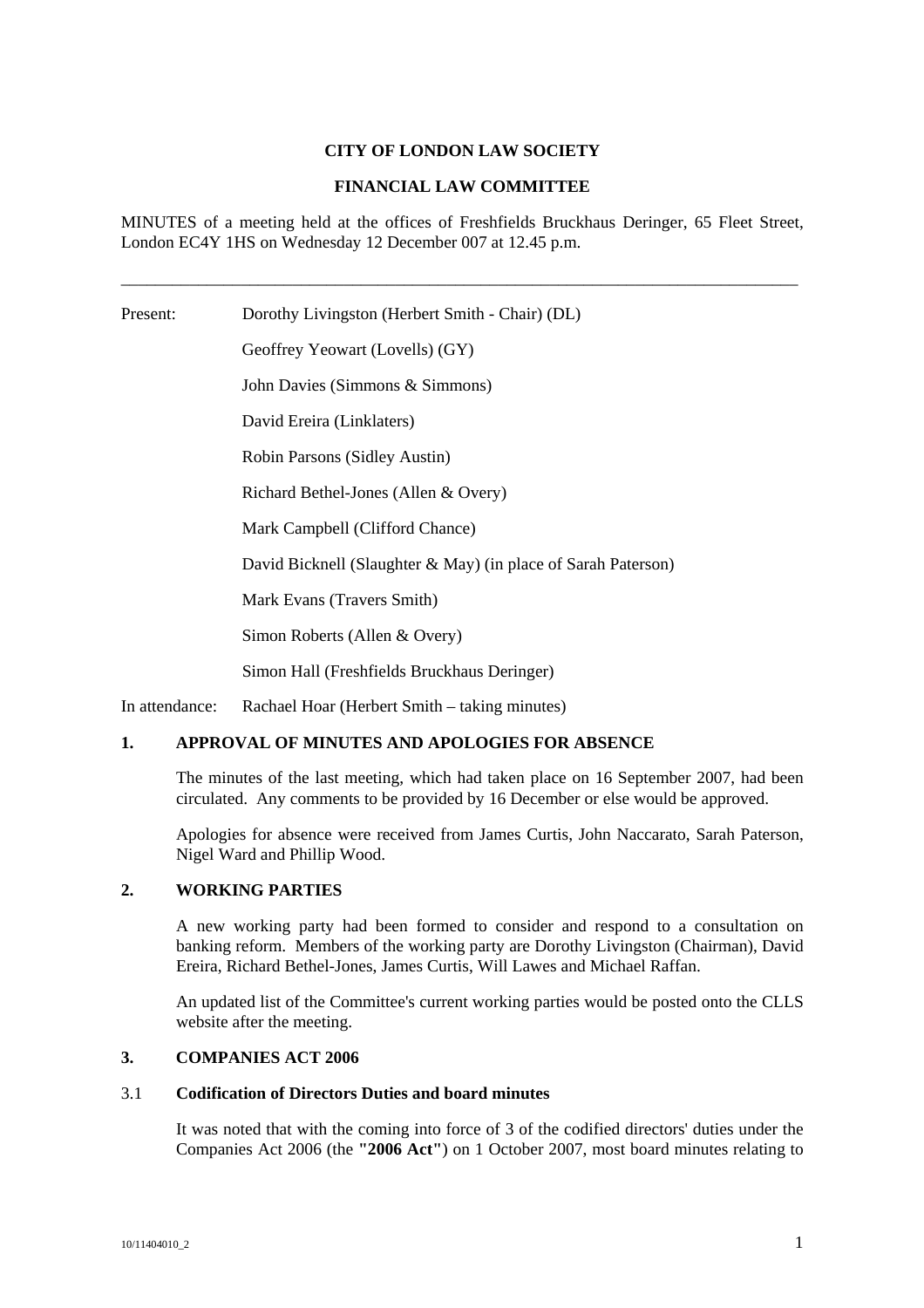finance transactions now include a general reference to directors' duties. It was noted that different requirements and practices may be needed in relation to companies whose solvency was in doubt.

### 3.2 **Timing of commencement of remainder of the 2006 Act**

The meeting was reminded that BERR had made an announcement on 7 November 2007 stating that key provisions of the 2006 Act would be delayed because Companies House systems would not be ready in time for an October 2008 commencement. Since then there had been a consultation as to whether provisions which did not require a change in Companies House procedure should be implemented in October 2008 as previously planned.

*Post meeting note: BERR announced the implementation timetable for the remainder of the 2006 Act on 13 December 2007. In summary, only those provisions which require a change in Companies House procedure are being delayed until October 2009. See the BERR announcement for full details.*

### 3.3 **Financial Assistance**

It was noted that the following the BERR announcement in November that the commencement of certain provisions may be delayed until October 2009, a further announcement on the timing of the repeal of the financial assistance provisions relating to private companies was awaited.

*Post meeting note: The BERR announcement made on 13 December 2007 stated that the repeal will be implemented on 1 October 2008 and the Fifth Commencement Order subsequently published confirmed this.*

# 3.4 **Overseas companies and charge registration**

It was noted that the draft Regulations on Overseas Companies and Charge Registration were shortly expected to be issued by BERR. It was also noted that the timing of implementation of the new provisions had yet to be announced. It was anticipated that the unsatisfactory Slavenburg registration system would disappear when the new provisions were in force and it was very much hoped that implementation of the new provisions would not be delayed. With that in mind, Richard Calnan offered to write to BERR asking them to consider an early implementation of the new system.

*Post meeting note: The BERR announcement made on 13 December 2007 stated that the new overseas companies provisions (including the charge registration provisions) would come into force on 1 October 2009. The draft Regulations on Overseas Companies were also issued on 13 December. Comments are requested by 7 March 2008.*

# **4. FINANCIAL COLLATERAL ARRANGEMENTS NO.2 REGULATIONS 2003**

4.1 BVI Case – Alfa Telecom Turkey Limited v Cukurova Finance International Limited and others (16.11.07)

It was reported by GY that judgment had been delivered at first instance in the British Virgin Islands ("**BVI**") in *Alfa Telecom Turkey Limited v Cukurova Finance International Limited and others*, which is the first reported case on the Financial Collateral Arrangements (No. 2) Regulations 2003 ("the Regulations"). It concerns whether a power of appropriation had been conferred on Alfa as collateral-taker over shares in a private BVI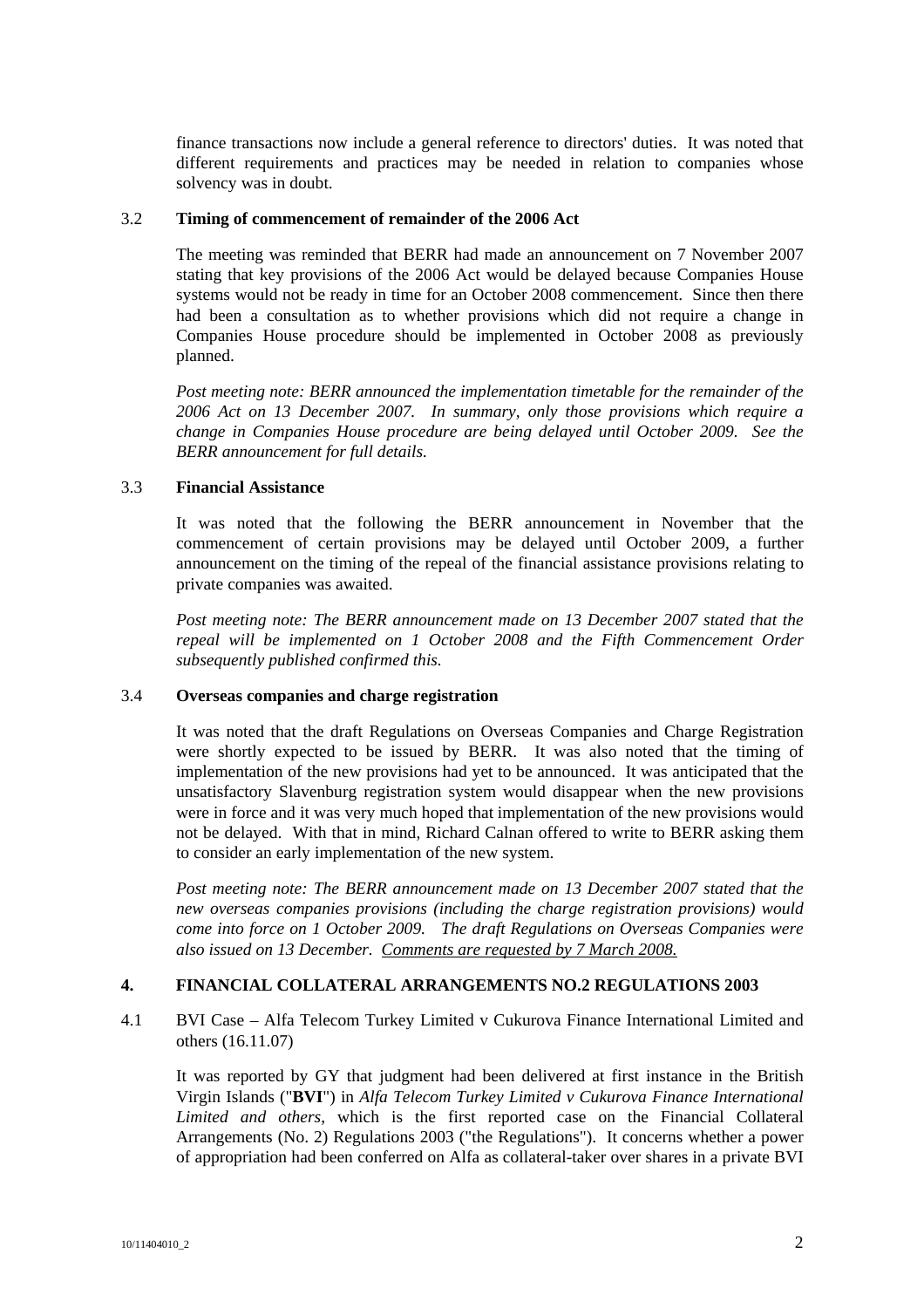company (the main asset of which is a shareholding in a non-EU listed company) and whether that power had been effectively exercised.

The power of appropriation was contained in an equitable mortgage governed by English law. BVI law recognises that a mortgage may be governed by the law of another jurisdiction and provides that in such a case the remedies available to the mortgagee are governed by that other law.

It was common ground between the expert witnesses (Lord Millett for Alfa and Professor Cranston, now Mr Justice Cranston, for Cukurova) that:

- the Regulations apply to shares in private companies and are not limited to shares freely tradeable on the capital markets;
- the Regulations apply even if the collateral-provider, the collateral-taker and/or the issuer of the shares are incorporated outside the EU and the transactions do not involve EU financial markets;
- the English share mortgage constituted a "security financial collateral arrangement" within the meaning of the Regulations and created an equitable mortgage over the shares.

The experts expressed differing views on whether the power of appropriation had been effectively exercised. Professor Cranston considered that regulation 17 of the Regulations must be given an autonomous meaning so that it can be applied uniformly throughout the EU. He suggested that appropriation must therefore result in the collateral-taker becoming the registered holder of the mortgaged shares (where they are directly held, registered, certificated shares), notwithstanding that regulation 17 expressly provides that an equitable mortgagee may appropriate. Lord Millett considered that appropriation can be exercised by giving notice to that effect, whether the mortgage is legal or equitable. In the case of an equitable mortgage, the act of appropriation extinguishes the mortgagor's equity of redemption, vesting full beneficial ownership in the mortgagee and leaving the mortgagor as a bare trustee of the legal title (which in itself has no economic value).

Mrs Justice Olivetti decided that the power of appropriation had not been effectively exercised, since Alfa as collateral-taker had not, as a result of steps taken by Cukurova to prevent registration, become the registered holder of the shares. An appeal by Alfa against this decision is expected [*afternote: an appeal has since been lodged*].

It is also expected that Cukurova will apply to the English courts for permission to commence judicial review proceedings against HM Treasury for an order to quash the Regulations on the alleged ground that HM Treasury acted *ultra vires* when implementing the Financial Collateral Directive into English law [*afternote: an application has since been lodged*].

### 4.2 Financial Collateral Arrangements Directive

Robin Parsons reminded the meeting that the Committee had sent a paper to the Treasury on this topic at the end of September. There had been no further developments since then.

### **5. RECENT FIRST INSTANCE CASES ON GUARANTEES**

The recent first instance decision in Sabah Shipyard v Republic of Pakistan [2007] EWHC 2602 (Comm) was discussed. It was noted that the case did not concern a normal group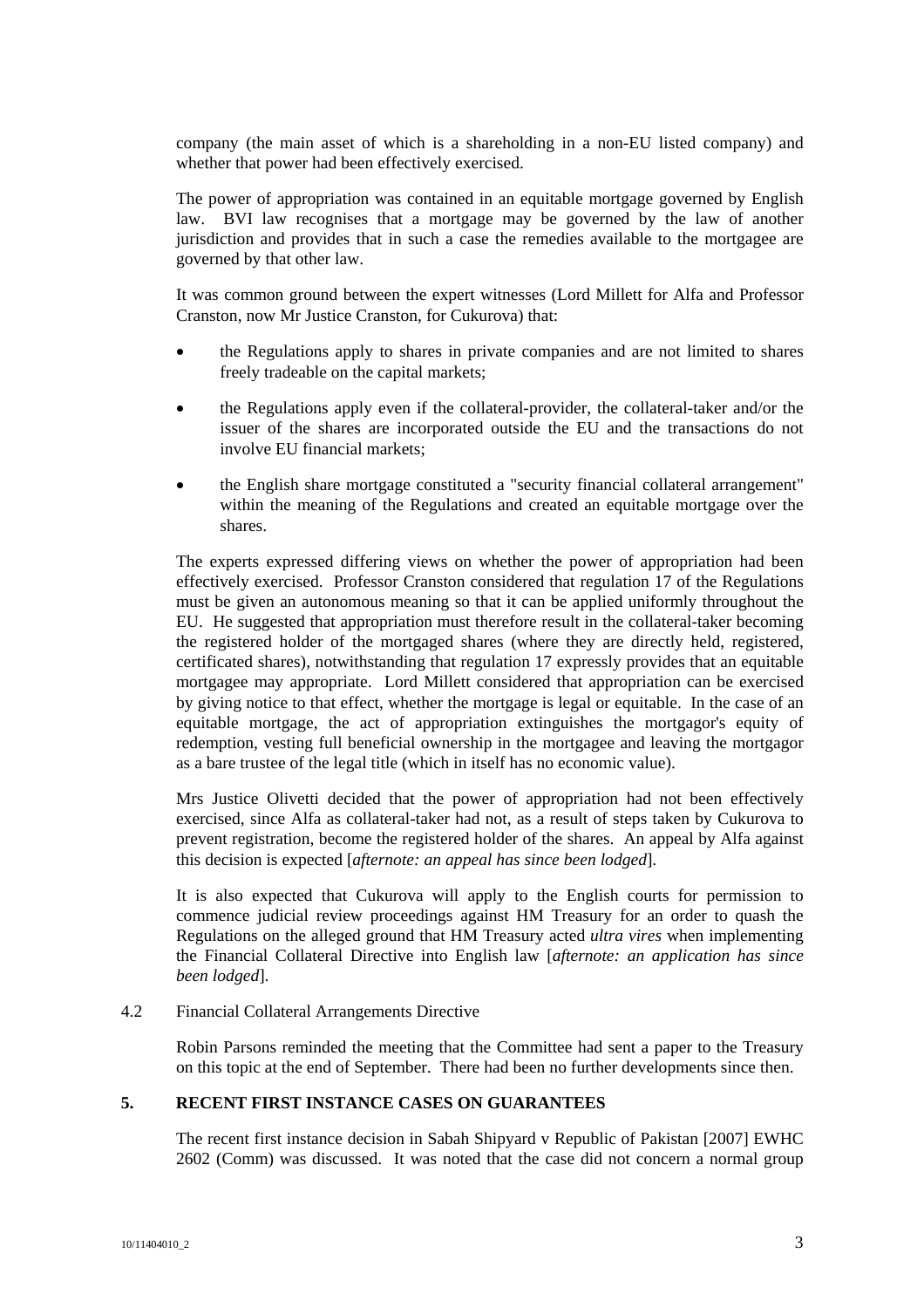company type guarantee but involved the State of Pakistan. The judge had found that where a guarantee had been given in respect of amounts due under a loan agreement, it did not extend to an arbitral award made against the entity whose obligations had been guaranteed, and the case against the guarantor had to be proved separately. Some doubts were expressed as to whether this case is good law.

Another recent first instance decision was noted, that of *Van der Merwe v IIG Capital* [2007] EWHC 2631 (Ch), but was not discussed in any detail.

# **6. BANKING REFORM CONSULTATION – PROTECTING DEPOSITORS**

DL reminded the meeting that the working party's response to the Banking Reform Consultation had been sent to the Treasury at the beginning of December.

The Committee would watch for further developments.

#### **7. ROME I - APPLICABLE LAW IN CONTRACTUAL OBLIGATIONS**

It was reported that a new draft of the Rome I Regulation (applicable law in contracts) had been issued on 29 November and that, largely due to the efforts of the FMLC, this latest draft dealt satisfactorily with the UK's previous concerns and it was therefore possible that UK may opt into Rome I in the future.

The draft was not yet in final form and the Committee would watch for further developments. Timing of implementation of the Rome I Regulation was also unknown as yet.

DL also reminded the meeting that a working party paper had been submitted to the UK Government on 21 September 2007 in response to a feasibility study on the Choice of Law in International Contracts and the Hague Conference on Private International law. The paper had suggested that Rome 1 was sufficient in this area for the EU and that another Convention on this topic would not be best use of Hague resources. There had been no further developments since then.

# **8. ROME II - APPLICABLE LAW IN NON-CONTRACTUAL OBLIGATIONS**

The Committee was reminded that the Rome II Regulation (on the law applicable to noncontractual obligations) will apply from 11 January 2009. It was felt that lenders, arrangers, agents etc may need to consider expanding their contractual choice of law and jurisdiction provisions to cover non-contractual claims e.g. negligence.

# **9. INSOLVENCY RULES MODERNISATION**

#### 9.1 Leyland Daf Reversal (Payment of Expenses of winding-up) – Companies Act 2006

It was reported by GY that section 176ZA of the Insolvency Act 1986 (which will reverse the House of Lords' decision in *Leyland Daf* and permit liquidation expenses to be paid out of floating charge assets) is expected to come into force in April 2008. A working party of the Committee had submitted a paper to the Insolvency Service in October, commenting on the draft regulations proposed to implement section 176ZA. It is not yet known to what extent the draft regulations have been amended in the light of comments from interested parties. No further consultation on the proposed regulations is expected.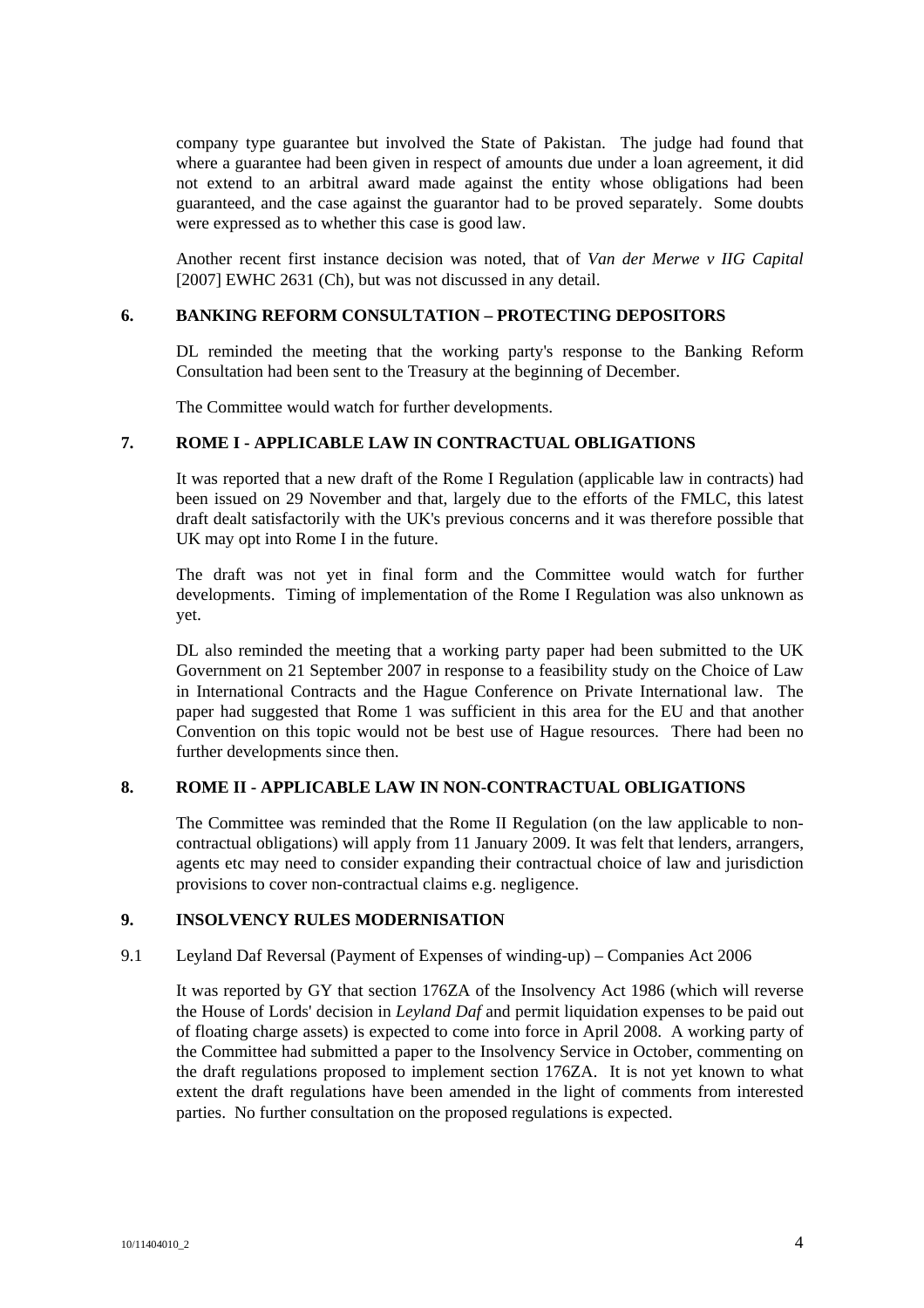[*Post meeting note: section 176ZA of the Insolvency Act 1986 (section 1282 of the Companies Act 2006 (Payment of Expenses of winding-up)) will come into force on 6 April 2008 pursuant to the Fifth Commencement Order of the Companies Act 2006.]*

#### 9.2 Consolidation and modernisation of Insolvency Secondary Legislation

GY also reported on the initiative of the Insolvency Service to modernise and consolidate the Insolvency Rules 1986. A joint working party of the Financial and Insolvency Law Committees had submitted comments and suggested amendments to the draft Rules. It is understood that a number of these have been accepted. However, as a legislative reform order will be required to make consequential changes to the Insolvency Act itself, the new Insolvency Rules are not expected to come into force before 1st October 2008.

The Insolvency Service has produced an interim evaluation report on the corporate insolvency provisions in the Enterprise Act 2002 which is available on its website.

#### 9.3 Administration – Insolvency Act Questionnaire

Nothing to report.

# 9.4 Re-organisation and winding-up of credit institutions – Review of EC Directive 2001/24

DL reported that a working party response to the review of the EC Directive would be sent soon. [*afternote: The Commission's findings were issued in a paper in late December 2007.]*

# **10. COVERED BONDS CONSULTATION**

Robin Parsons reminded the meeting that the working party's response to the Covered Bonds Consultation had been submitted on 17 October 2007. Since then a new draft had been received from the Treasury on 7 December and unfortunately the CLLS suggestions had not been taken up.

RP agreed to circulate the new draft and to liaise with the working party about next steps.

# **11. TRUSTEE EXEMPTION CLAUSES – SOLICITORS CODE OF CONDUCT**

DL reported that the working party on this issue had been unsuccessful in its attempts to have the guidance to the rule on trustee exemption clauses amended by the Law Society and unfortunately there was unlikely to be any value in continuing with the dialogue in this Committee. There is a CLLS Rules Committee that may take the matter further in terms of the need for the Regulator to have regard for the concerns of commercial lawyers operating in international markets.

# **12. UPDATE ON INTERNATIONAL CONVENTIONS**

12.1 Proposal to implement the United Nations Convention on Sale of Goods (the Vienna Sales Convention) – scope of application and FMLC concern regarding carve out in Article  $2(d)$ 

Nothing to report. Watch for further developments.

#### 12.2 UNIDROIT Project on Investment Securities

Mark Evans informed the meeting that there was nothing new to report. Watch for further developments.